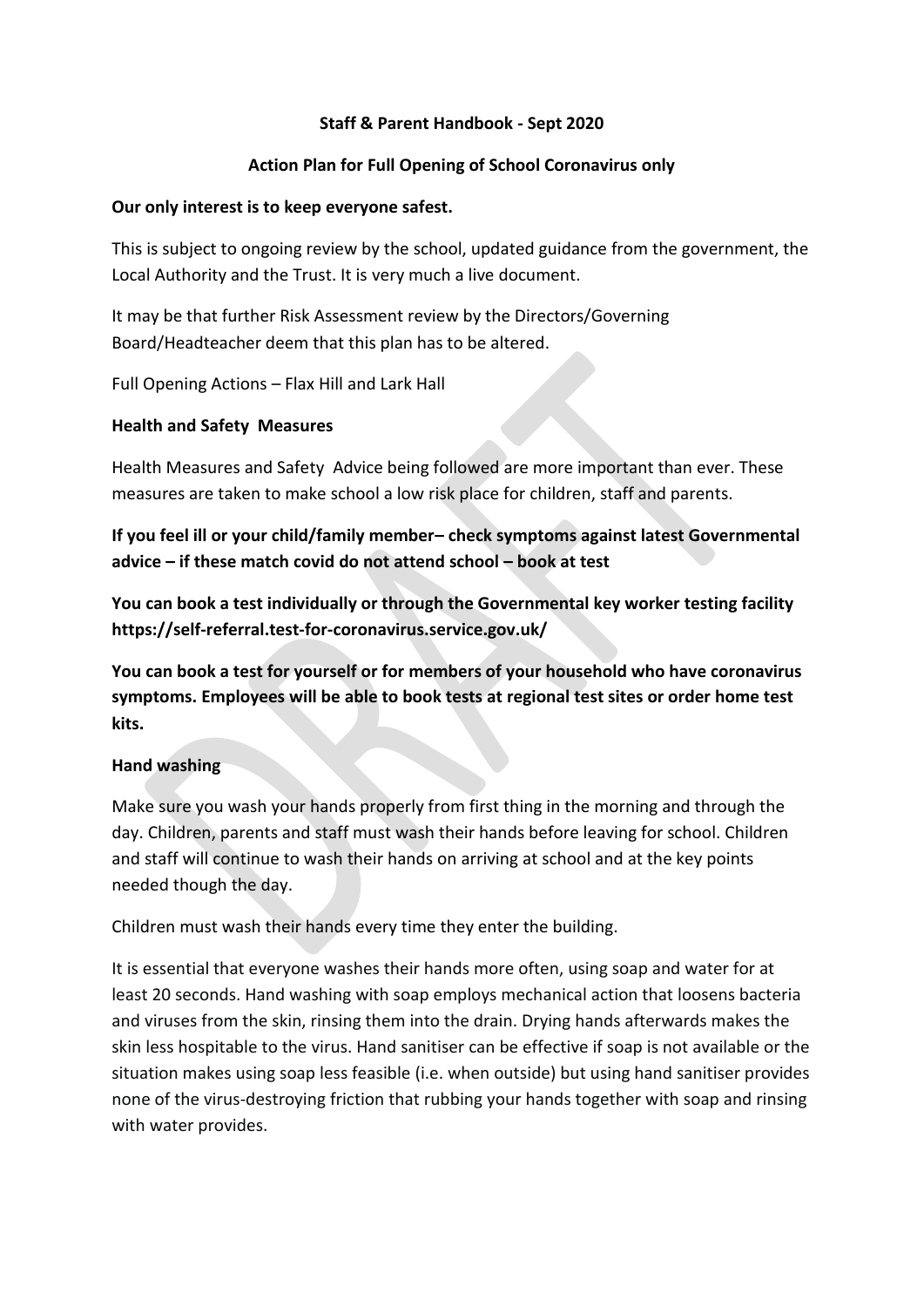# **Minimise items brought in**

Your child is only to bring in their coat, named drinks bottle, sanitary items and lunch box if needed. We will provide all other items. There are to be no mobile phones. Children will be asked to come into school in a PE kit appropriate for an outside lesson (jogging bottoms, trainers, sweatshirt, t-shirt) on their PE day. You will be informed what day PE is in September

### **Pods**

To ensure that we can adhere to the guidance and attempt to control the transmission of any potential infection, we shall be operating a 'Pod' system across the school. The pods have been created based on the governor's recommendations to put key worker and wrap around children together. Each year group will have 2 pods of primarily key worker children and these will also contain the wrap around children.

The pod will consistent of pupils, 1 Teacher and additional adults where possible. The children will only interact with the pupils in their pod and will not come into direct contact with any other pupils in school.

| Pod       | <b>Staff Member</b>  | <b>Location</b>       | Pod       | <b>Staff member</b> | Location             |
|-----------|----------------------|-----------------------|-----------|---------------------|----------------------|
|           |                      |                       |           |                     |                      |
| <b>PS</b> | <b>Mrs Hartin</b>    |                       | Y1        | Mrs Lovat           |                      |
|           |                      |                       |           |                     |                      |
| Rec       | Miss Fumagalli       |                       | <b>Y2</b> | Mr Roberts          |                      |
|           |                      |                       |           |                     |                      |
| 3M        | Mr Miladowski        | Upstairs middle 3     | 5W        | Mr Williams         | <b>Bristol right</b> |
|           |                      | of 4                  |           |                     |                      |
|           | Wrap around          |                       |           | Wrap round          |                      |
| 3W        | <b>Miss Wellings</b> | Upstairs middle 2     | 5HD       | Mrs                 | Downstairs (by       |
|           |                      | of 4                  |           | Hyland/Mrs          | stairs)              |
|           |                      |                       |           | Dugmore             |                      |
|           |                      |                       |           |                     |                      |
| 3P        | Mrs Pagan            | Upstairs end 1 of 4   | 5C        | Mr M Coleman        | Downstairs (by       |
|           |                      |                       |           |                     | door and steps)      |
|           |                      |                       |           |                     |                      |
| 4P        | Mr Plume             | <b>Bristol middle</b> | 6C        | Mr J Coleman        | Upstairs end 4 of    |
|           | Wrap around          |                       |           | Wrap around         | 4                    |
|           |                      |                       |           |                     |                      |
| 4Y        | <b>Miss Yates</b>    | IT room               | 6H        | <b>Miss Hopkins</b> | New mobile left      |
|           |                      |                       |           |                     |                      |
| 4D        | Mr Draper            | <b>Bristol left</b>   | 6S        | <b>Miss Soanes</b>  | New mobile right     |
|           |                      |                       |           |                     |                      |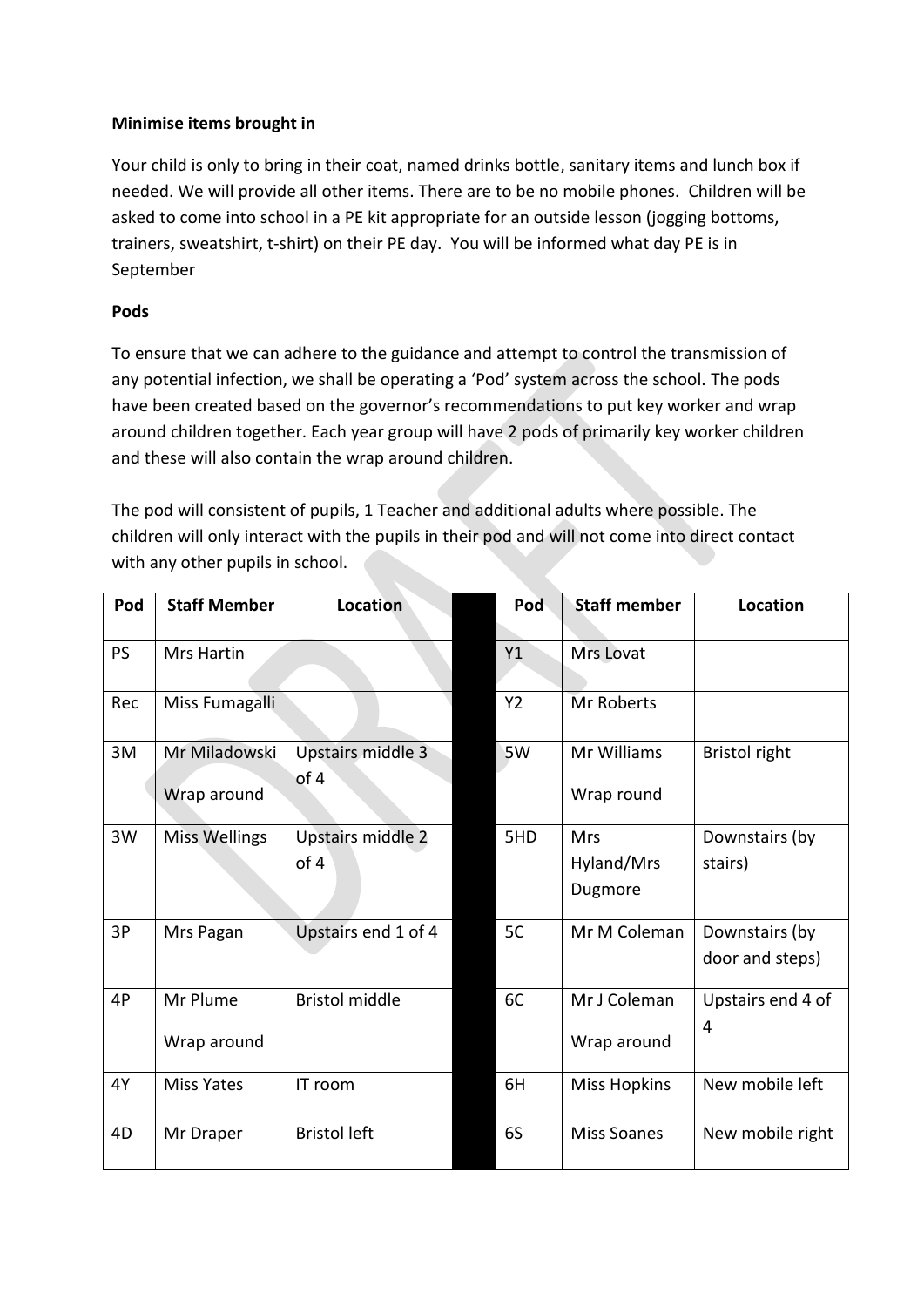### **Social Distancing**

We are advised to keep a two metre distance at all times when outside the pod. Continue to talk to your children about doing this. Take note of social distancing markers, signs and structures on arriving at school.

### **MORE IMPORTANT THAN EVER TO ARRIVE ON TIME - NOT BEFORE - NOT AFTER.**

Government guidelines are asking parents to make sure that ONLY ONE PARENT brings their child to and from school.

At all times aim to be patient and respect the needs of others and remember that social distancing is the priority, i.e. be prepared to stand back.

New government guidelines emphasise NO PARENTS INSIDE SCHOOL BUILDING, except in emergency circumstances and / or by prior arrangement.

All external visitors unless safeguarding, Healthcare or vital contractors are not allowed

Any questions, conversations needed with staff must be by phone or by email.

Mr Lane will be a visible presence on arrival and collection. We are all in this together so please make sure we all follow these new arrangements.

# *Most importantly for parents, despite all our preparations and measures, if you are still not sure or have on going worries or concerns then keep your child safely at home.*

All parents should keep the situation under review and continue to communicate with us.

#### **Communication**

Communication between home and school during any time is crucial. At Flax Hill and Lark Hall we ran an 'Open Door Policy' and invited parents to interact with all staff. Unfortunately, this will not be the case when we open more widely. Although Mr Lane will be on the gate in the morning and at the end of the day, he will not be available to discuss issues as he would have done in the past. If you wish to discuss matters further or have any concerns, we ask that you phone into school or email where they will be happy to discuss matters further. Please continue to use the school contact details:

Tel: 01827 215333

Email: office@flaxhill.staffs.sch.uk

If you need to speak to anyone in the school office, we are allowing only one person into the Reception entrance area at any one time. We will speak through the hatch but we ask that you observe the 2m boxed area inform of the hatch when speaking to the office staff. This is again to comply with social distancing guidance.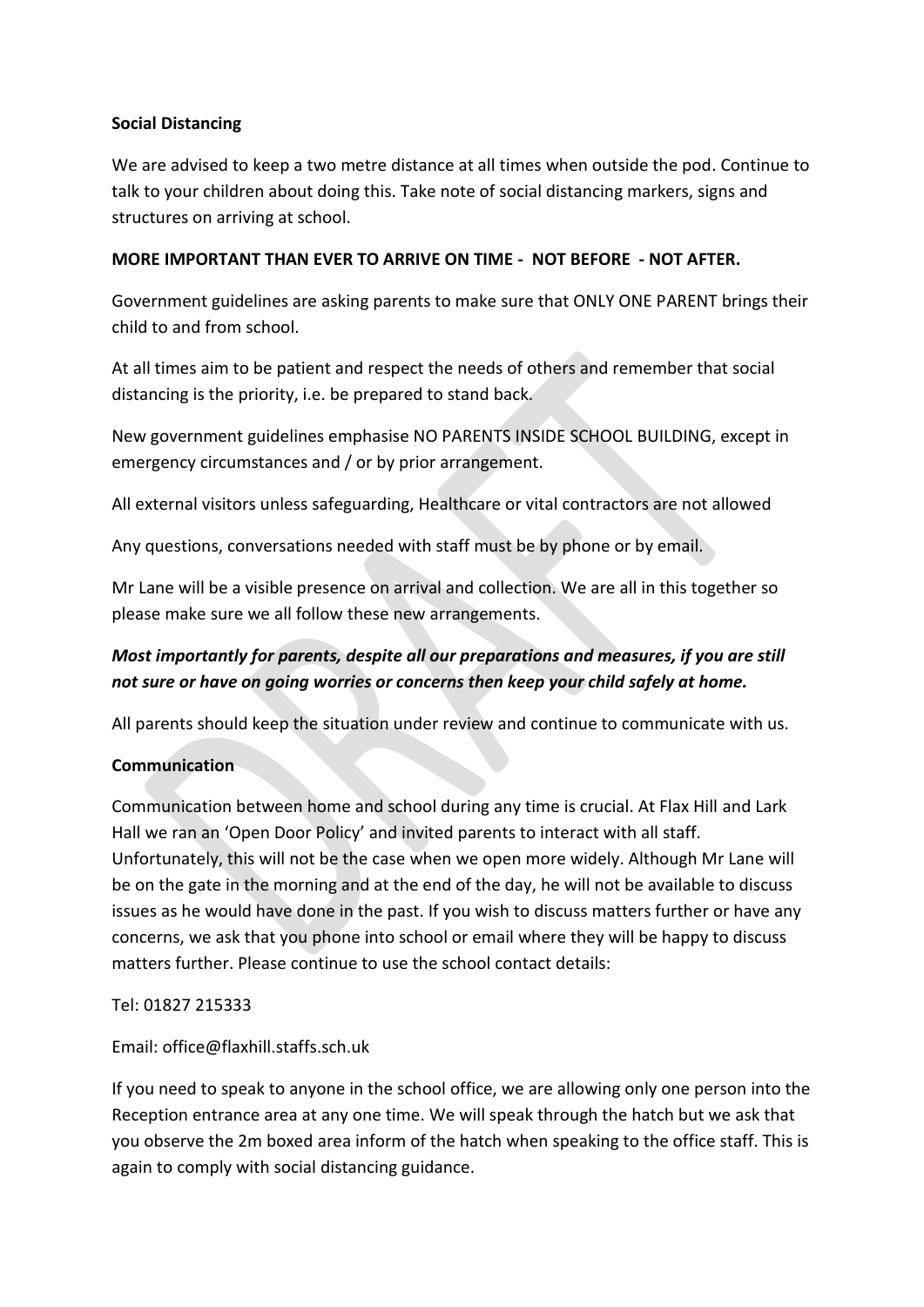# **We would ask that whenever possible please ring or email**

# **Face Masks**

All adults must wear a face mask in all communal areas. Staff entering another bubble must wear a face mask at all times.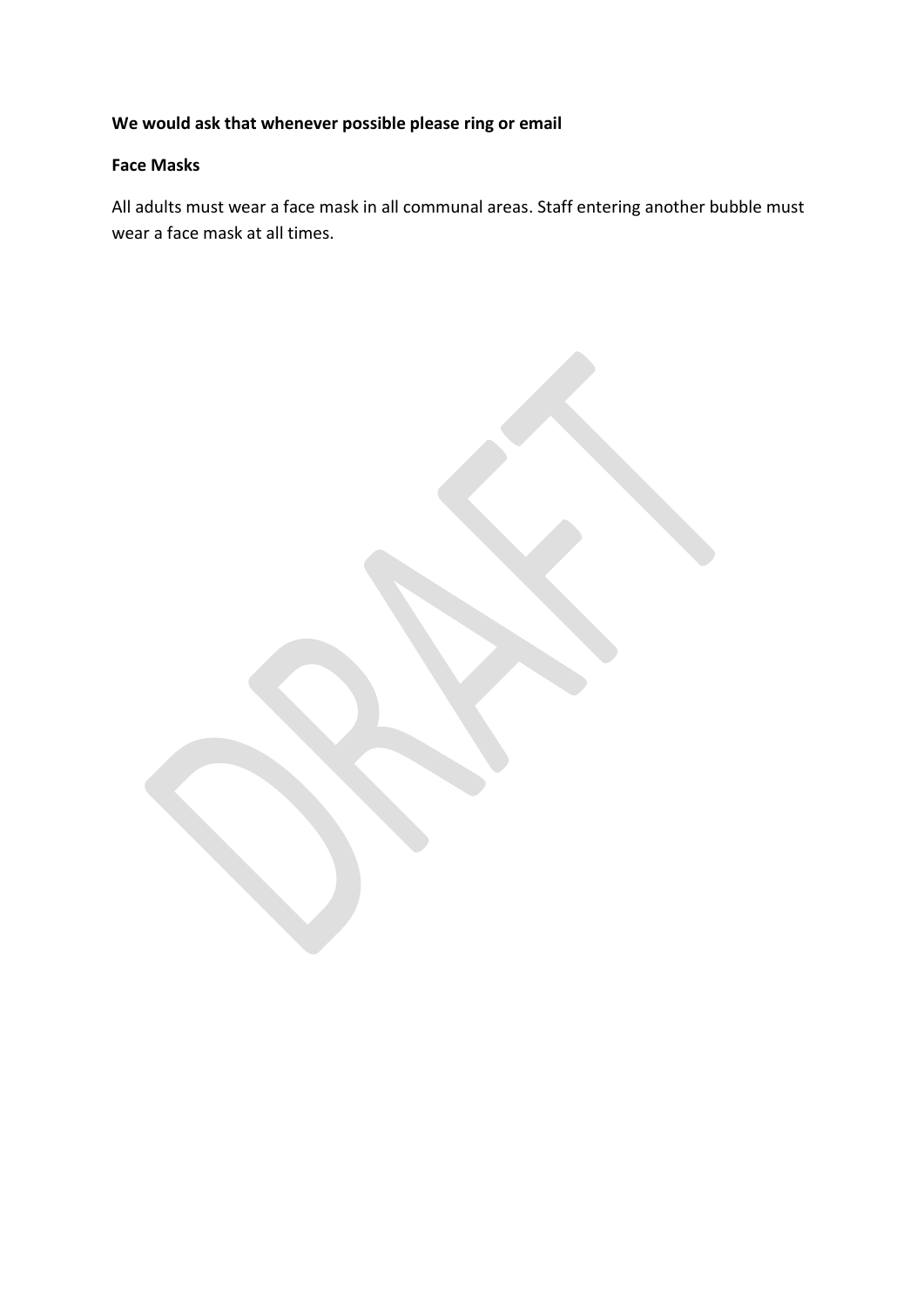# **Lark Hall - Start of day arrangements: Practical steps to reduce risk.**

- $\bullet$  8.50am -9:00 am arrival time.
- IMPORTANT TO NOTE Staff will be in their base to receive children who have been directed in. Teachers will stand at doorway of the main building.
- One-way system entering main gate leaving by field gate (around back of kitchen).
- Children to walk to their classrooms from the directed walkway for parent. Parents to continue to follow directions out.
- Parents will leave, as child walks down and parents will follow one-way system out, following instructions and social distancing.
- Teachers will be in class from the start of the day and avoiding contact with other pods.

# **End of day arrangements**

# **This is not a time to have a parental/teacher conversation. One and only focus is safe, swift dismissal.**

- 2.50 pm until 3.00 pm Teachers will dismiss children to parent /guardian.
- Teachers bring children to their relevant doors parents queue up at 2m distances– teachers safely dismiss to parent. Parent and child leave school site.
- This will take a considerable time initially.
- Enter school via main gate leave by field gate (back of kitchen).
- Again, using the whole time available will reduce queuing.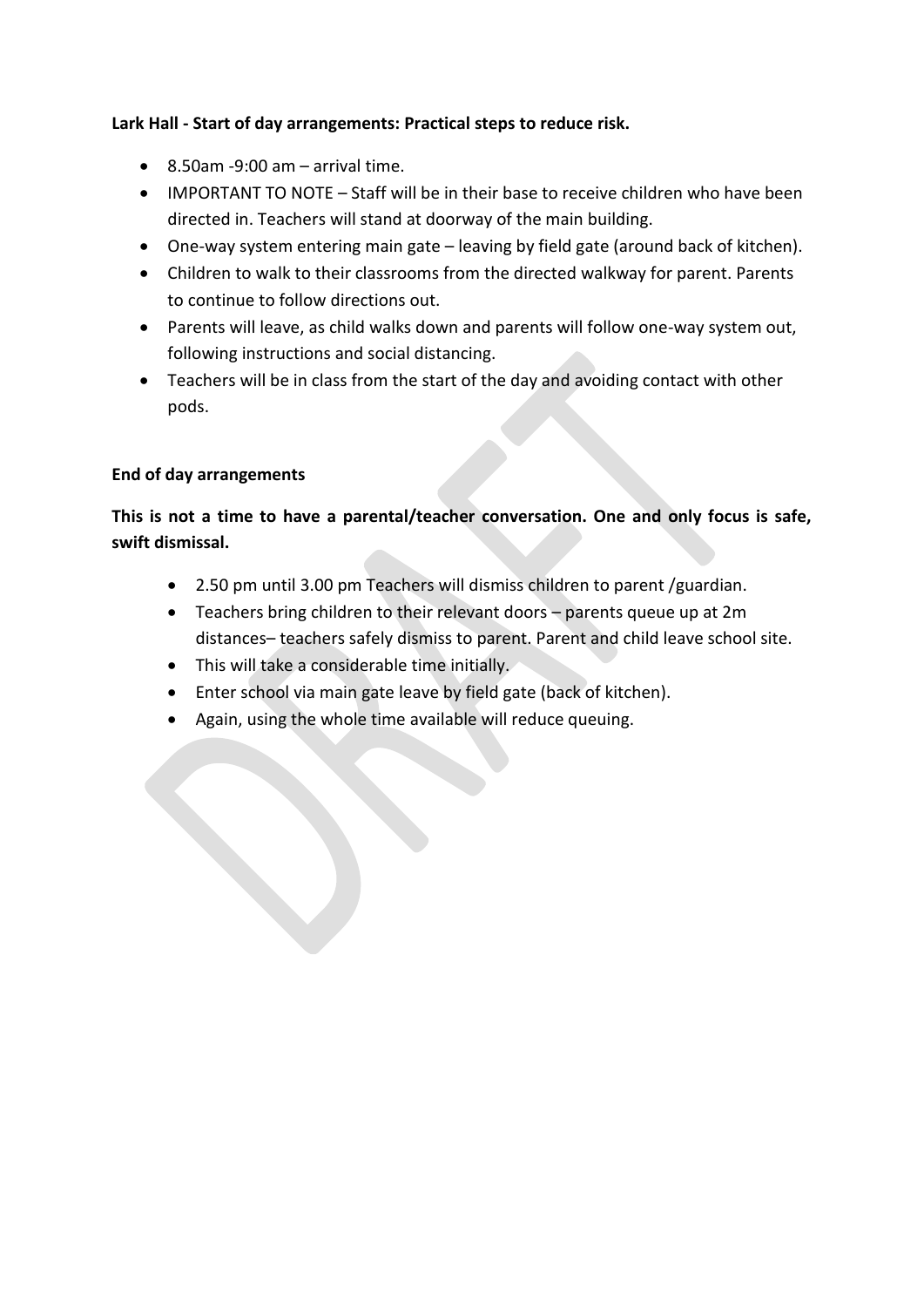# **Flax Hill - Start of day arrangements: Practical steps to reduce risk.**

- Lengthened start (8.30 until 8.50 am).
- IMPORTANT TO NOTE During the first day staff will be on the playground to help direct children to their classes.
- One-way system entering main gate leaving by Office gate
- 8.30am -8.50 am please note if you want to avoid lengthy queues after 8.40 am will be quieter.
- Children to walk to their classrooms. Parents to continue to follow directions out.
- Parents will leave, as child walks down and parents will follow one-way system out, following instructions and social distancing.
- If parents are happy for children to walk to classrooms on their own from the gate this greatly reduces the volume of people and is appreciated.
- After the first day, teachers will be in class from the start of the day and avoiding contact with other pods.

### **End of day arrangements**

**This is not a time to have a parental/teacher conversation. One and only focus is safe, swift dismissal.** 

- 3.05 pm -3.15 pm walkers will be released please note teachers will use discretion to reduce the volume of children on the playground at any one time.
- 3.00 pm -3.15 pm Teachers will dismiss children to parent /guardian
- Teachers bring children to their relevant doors parents queue up at 2m distances– teachers safely dismiss to parent. Parent and child leave school site.
- This will take a considerable time initially.
- Enter school via Office gate, leave through main gate.
- Again, using the whole time available will reduce queuing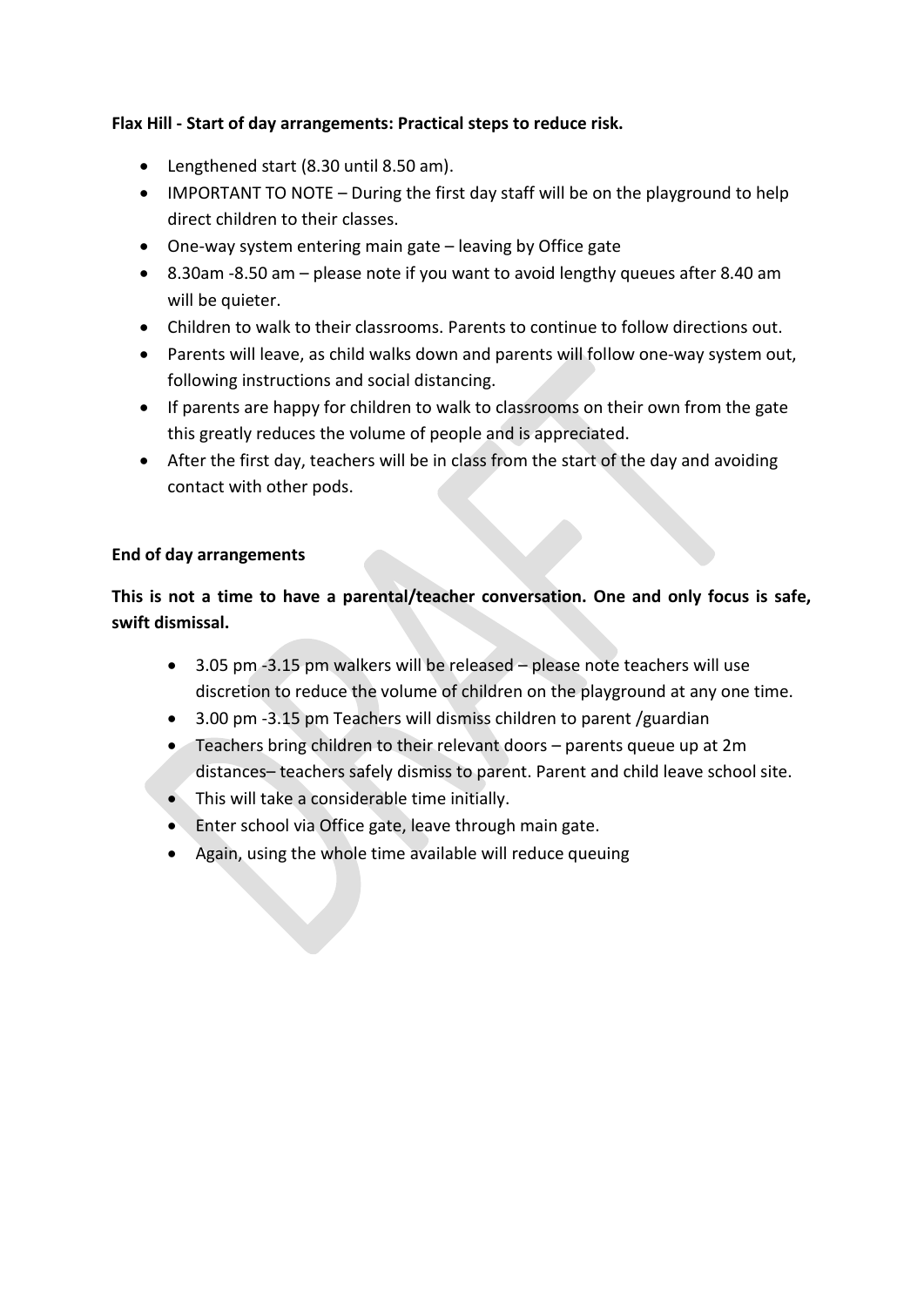#### **Lunch time arrangements**

- Lunch will be provided for children who require it.
- Children will eat at their desk.
- Lunches delivered outside classroom.
- Staff lunch breaks to be taken in the hall or outside
- Mrs Rust will provide timings for lunchtime supervisors. A lunchtime supervisor will cover one or two classes at a time for the teacher's 30 minute lunch break and 15 minutes cleaning. They may also cover toilets during their scheduled hours.

| Lunch structure: |              |      |  |  |  |  |
|------------------|--------------|------|--|--|--|--|
|                  | Inside cover | Outs |  |  |  |  |

|     | Inside cover  | Outside break   |     | Inside cover    | Outside break |
|-----|---------------|-----------------|-----|-----------------|---------------|
| PS  | 12:30 -1:00   | $1:00 - 1:15$   | Y1  | $11:45 - 12:15$ | 12:15 -12:30  |
| Rec | 11:45 - 12:15 | 12:15 - 12:30   | Y2  | 12:30 - 1:00    | $1:00 - 1:15$ |
| 3M  | 12:30 -1:00   | $1:00 - 1:15$   | 5W  | $12:45 - 1:15$  | $1:15 - 1:30$ |
| 3W  | 12:30 -1:00   | $1:00 - 1:15$   | 5HD | $12:00 - 12:30$ | 12:30 - 12:45 |
| 3P  | 11:45 - 12:15 | $12:15 - 12:30$ | 5C  | $12:00 - 12:30$ | 12:30 - 12:45 |
| 4P  | 12:15 -12:45  | 12:45 -1:00     | 6C  | 11:45 - 12:15   | 12:15 - 12:30 |
| 4Y  | $1:00 - 1:30$ | $1:30 - 1:45$   | 6H  | $12:45 - 1:15$  | $1:15 - 1:30$ |
| 4D  | 12:15 - 12:45 | 12:45 -1:00     | 6S  | $1:00 - 1:30$   | $1:30 - 1:45$ |

#### **Break times**

|    | Break 1         | Break 2       |     | Break 1        | Break 2       |
|----|-----------------|---------------|-----|----------------|---------------|
| 3M | $10:45 - 11:00$ | $2:15 - 2:30$ | 5W  | 11:00 -11:15   | $2:45 - 3:00$ |
| 3W | 10:45 -11:00    | $2:15 - 2:30$ | 5HD | 10:30 - 10:45  | $2:00 - 2:15$ |
| 3P | 10:00 - 10:15   | $1:45 - 2:00$ | 5C  | 10:30 - 10:45  | $2:00 - 2:15$ |
| 4P | 10:15-10:30     | $2:30 - 2:45$ | 6C  | 10:00 - 10:15  | $1:45 - 2:00$ |
| 4Y | $9:45 - 10:00$  | 11:45 -12:00  | 6H  | 11:00 - 11:15  | $2:45 - 3:00$ |
| 4D | 10:15-10:30     | $2:30 - 2:45$ | 6S  | $9:45 - 10:00$ | 11:45 -12:00  |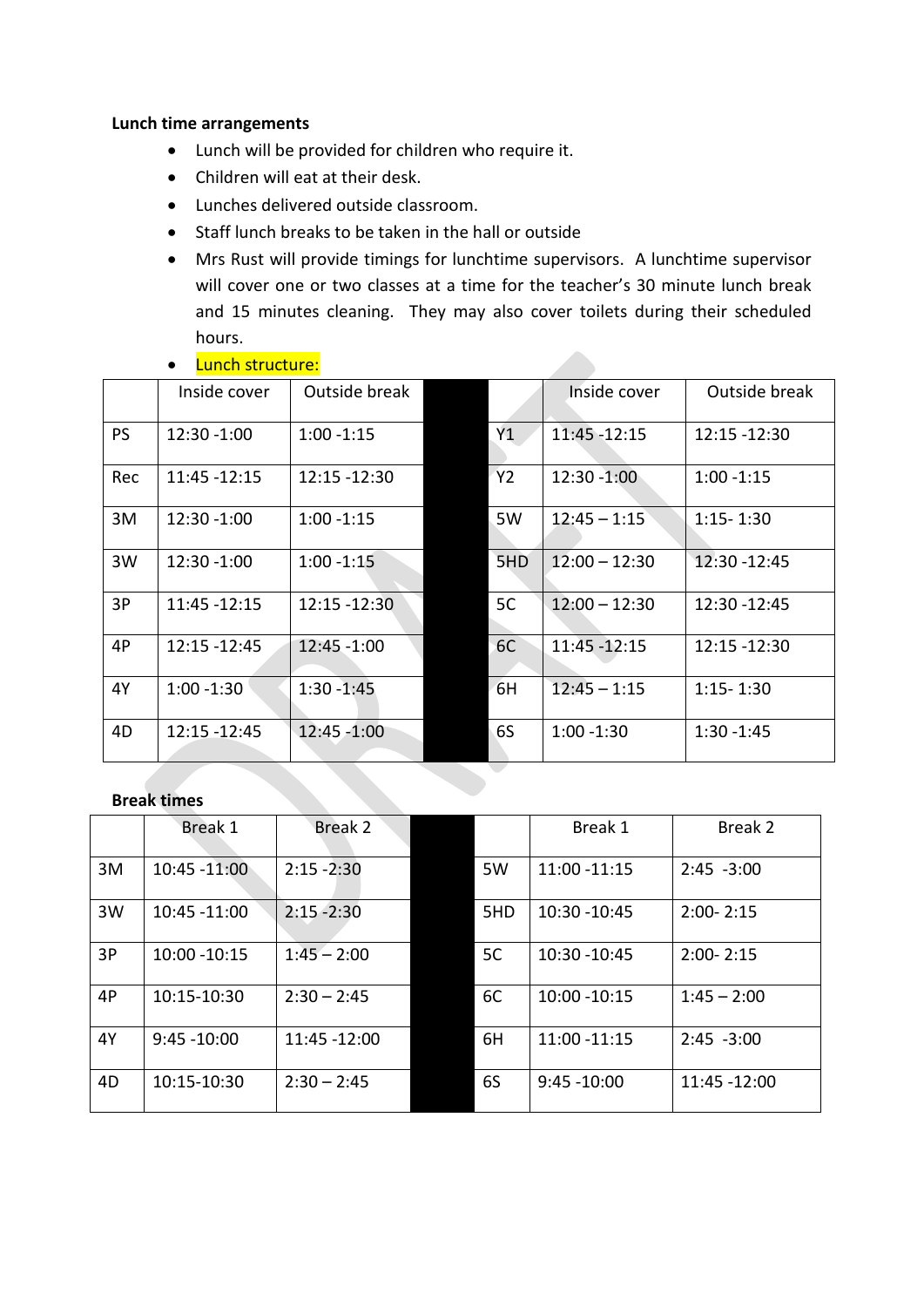Break times will be carefully managed to ensure pods do not mix. Break times will be staggered.

Hand washing will be done before and after breaks and lunchtimes.

There will never be more than two pods on the playground at any one time. Two distinct areas will be de-marked. It is the class teacher's responsibility to ensure children do not mix at break times

### **Cleaning and Hygiene**

All frequently touched surfaces, door handles, equipment, rails, contact points and toilets will now be wiped down and cleaned thoroughly each day before school. A member of staff will wipe these surface throughout the day. All doors will be open. A plentiful supply of soap and water is available. Lidded bins are in place for every part of school for disposal of tissues.

One of our measures to safeguard the pupils is to ensure frequent hand cleaning as well as observe good hygiene practices. This will mean the children will have to wash their hands at different points throughout the day. This will include:

- On entry into school in the morning
- Before break times
- After break times
- Before lunch times
- After lunch times
- Before leaving school at the end of the day
- After each time they go to the toilet
- Any time staff deem it appropriate.

During the school day, children will be constantly reminded of the need to observe good respiratory hygiene.

If they cough/sneeze they will be asked to wash their hands immediately after. Additionally, periodically throughout the day, the staff cleaning team will be responsible for cleaning down work stations, door handles, toilets and any other necessary surfaces. School will be thoroughly cleaned before the start of each school day.

# **Marking**

Staff will be expected to mark all children's work using the marking policy. Staff must – wash their hands before marking. Don not touch your face while marking. Wash your hands after marking.

# **First Aid/Intimate Care**

Each pod will have access to a classroom first aid kit. Teachers need to minimise the risk for first aid being required by ensuring that during playtime games stay safe.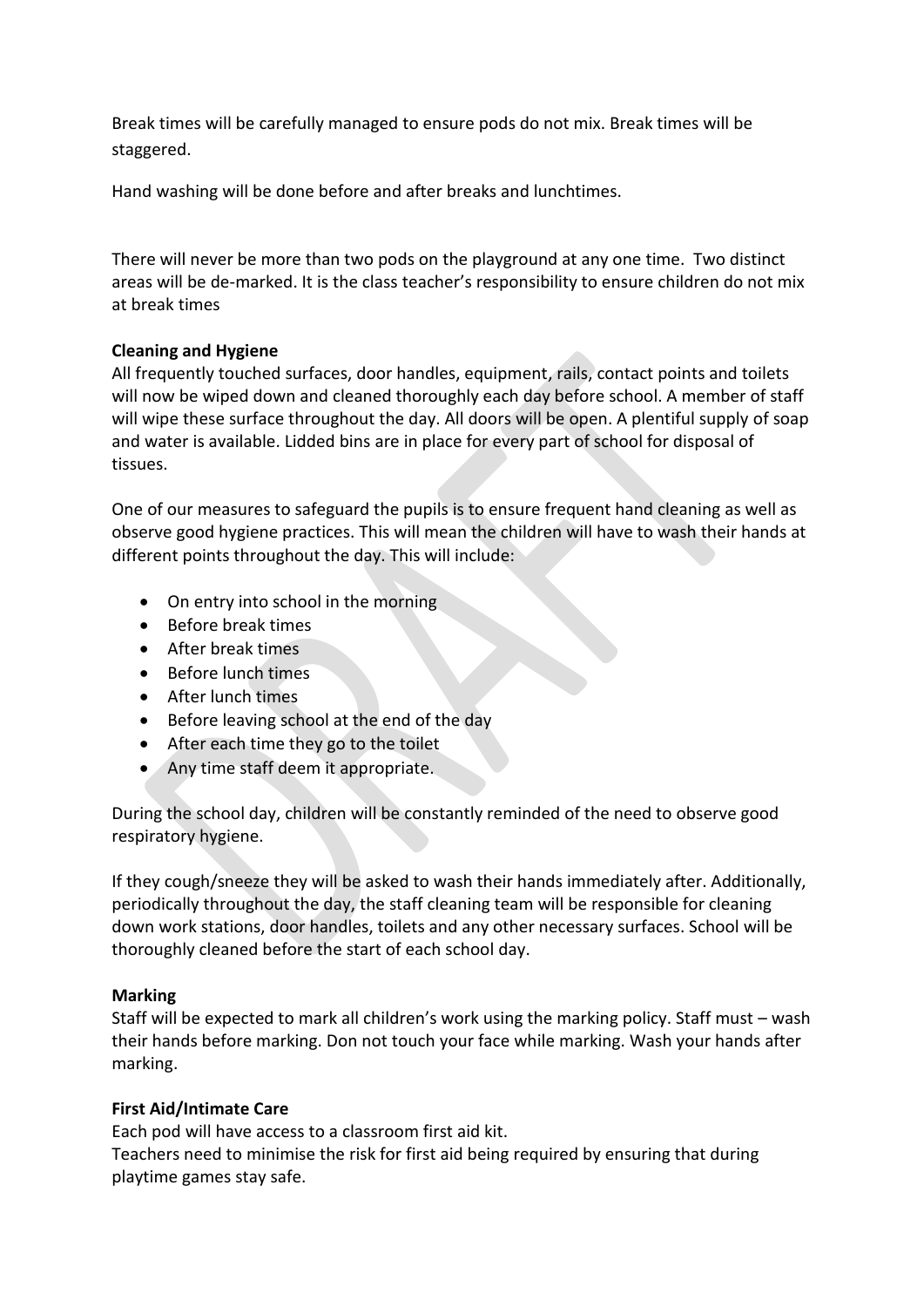Only serious incidents should be sent to the office.

### **COVID-19 Symptoms**

If a child becomes symptomatic, the child will be moved to either the medical room or the hall. Their parents will be phoned and the child will go home. The parents will need to get the child tested and their family group. No child will be readmitted having been sent home without proof of a negative test result. If a suspected case of COVID-19 is confirmed, that pd, including all pupils and staff will need to isolate for 14 days and will not be allowed back in school.

# **Pupils or staff should NOT attend school if:**

They are showing symptoms of COVID-19.

- High Temperature (37.8 degrees or higher)
- Develop a new and persistent cough
- Experience a loss of taste or smell

Any other symptoms of Covid – please see the NHS website for latest symptom list.

No one with the above symptoms should attend Flax Hill or Lark Hall for any reason. If you experience

these symptoms you are advised to stay at home for seven days.

### **Movement around school**

Arrows and signs inside school promote a 'Walk on the Left' rule throughout school and a one way system is in place.

#### **Site examination**

Resources which are not needed in all class bases have been removed. This increases available space in classrooms and minimizes resources that need to be wiped down and the end of each session / day. Resources have been moved so that no teacher needs to enter another room. Each child has their own commonly used resources that no other child can touch.

#### **Attendance**

The school will follow any government guidelines regarding attendance.

#### **Uniform**

Children will be expected to wear full school uniform. On PE days they will be expected to wear their PE kit including a sweat shirt and jogging bottoms.

#### **Outdoor play equipment**

No fixed play equipment is to be used.

#### **Air Flow**

Internal doors and windows will be kept open at all times where possible to promote air flow. All air conditioning will be turned off.